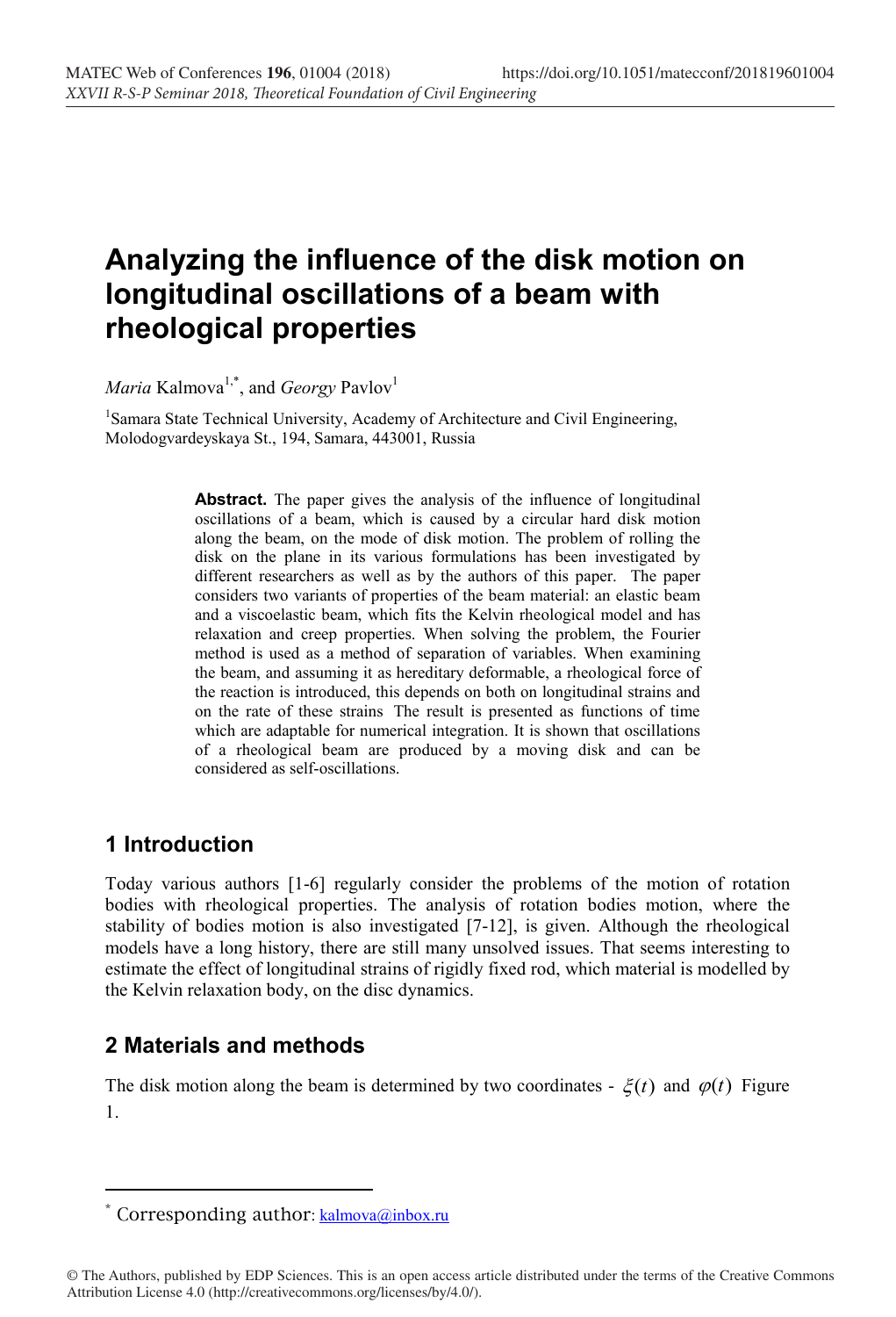

**Fig. 1.** Rigidly fixed rod.

Let us denote the Langrangian coordinate of contact point of the disk with the beam by  $l(t)$ , i.e.  $x_c = l(t)$ . Then we have the following expression

$$
\xi(t) = l(t) + u(l(t), t), \qquad (1)
$$

which represents the geometric constraint equation. The equation seems correct

$$
R\dot{\varphi} = \dot{l}(t)(1 + \frac{\partial u(l,t)}{\partial x}),
$$
\n(2)

which can be considered, as a non-linear non-holonomic constraint at the contact point of the disk with the beam [1-5]. Active force  $\bar{\Phi}(t)$  effects on the disk, driving it into motion and being applied to the centre of mass, as well as at the point of contact the reaction force Т, directed along the beam and caused by longitudinal deformation of the beam. Let us write the initial system of equations

$$
m\ddot{\xi}(t) = \Phi(t) - T, \ \Im \ddot{\phi}(t) = T \cdot R, \ \rho \frac{\partial^2 u}{\partial t^2} - E \frac{\partial^2 u}{\partial x^2} = \delta(x - l(t))T \tag{3}
$$

Here  $\delta(x-l)$  – Dirac delta function.

Simplifying the problem, let us consider the regime of uniform motion of a disk, linearize the non-holonomic constraint equation, and we obtain

 $R\Omega t = l(l)$ ,  $\Phi = T$ ,  $\Omega$  - angular velocity of the disk.

The solution of the equation of longitudinal oscillations will be tried as the sum of two functions  $u(x,t) = v(x,t) + w(x,t)$ . The function  $v(x,t)$  must satisfy the homogeneous

equation <sup>2</sup> $v_{2}$ <sup>2</sup> 2  $\sim$  2  $\frac{v}{2} = a^2 \frac{\partial^2 v}{\partial x^2}$  $\frac{\partial^2 v}{\partial t^2} = a^2 \frac{\partial^2 v}{\partial x^2}$  and meet the conditions

$$
v\big|_{t=0} = f(x), \frac{\partial v}{\partial t}\big|_{t=0} = F(x), v\big|_{x=0} = \dot{v}\big|_{x=l} = 0,
$$
\n(4)

where  $a = \sqrt{\frac{E}{\rho}}$ .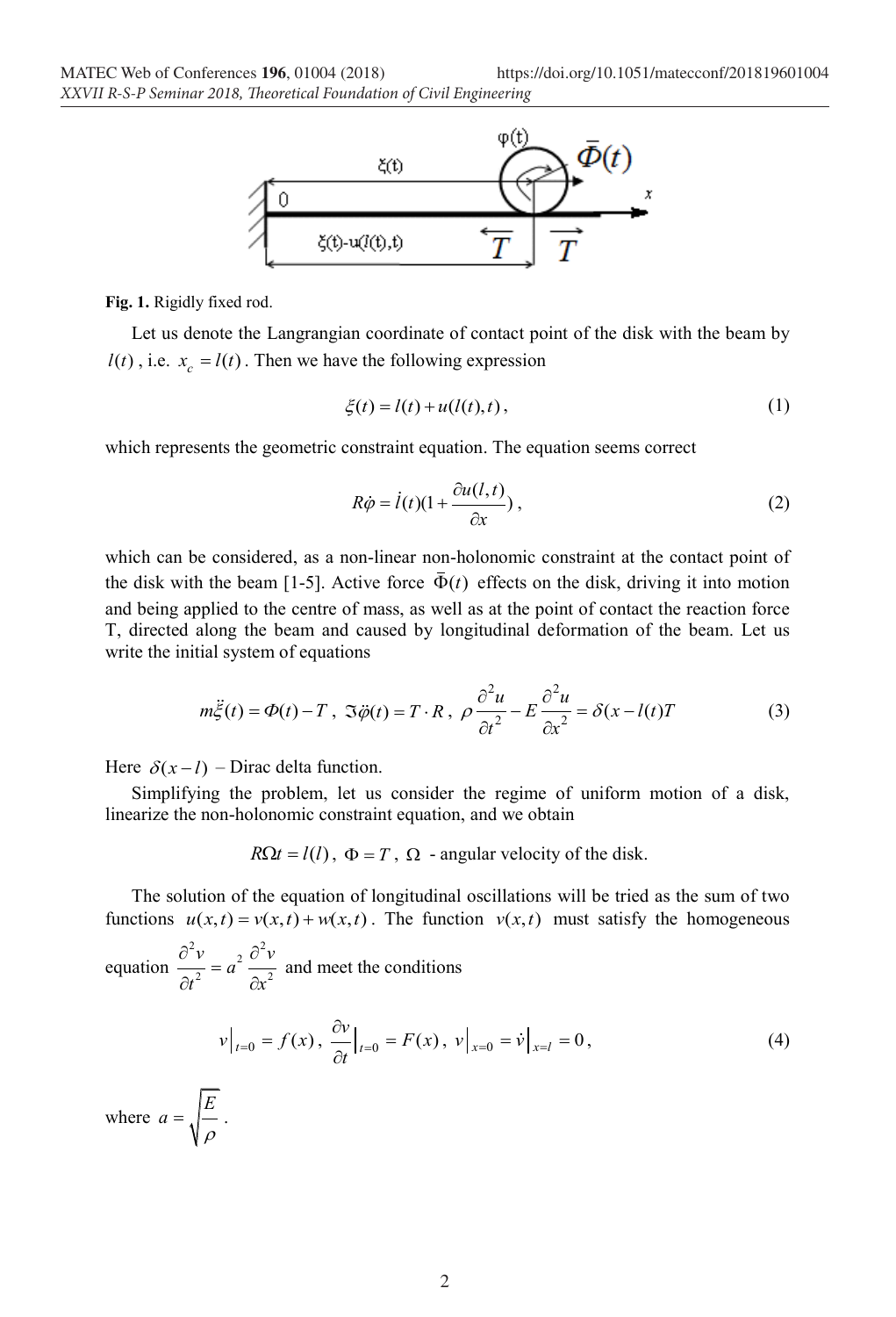The function  $w(x,t)$  must satisfy the non-homogeneous equation  $\frac{d^2 w}{dx^2} = a^2 \frac{\partial^2 w}{\partial x^2} + \delta(x - l(t))T$  $t^2$   $\partial x$  $\frac{\partial^2 w}{\partial x^2} = a^2 \frac{\partial^2 w}{\partial x^2} + \delta(x \partial t^2$   $\partial$ and meet zero initial and boundary conditions

$$
w\Big|_{t=0} = \frac{\partial w}{\partial t}\Big|_{t=0} = 0 \ , \ w\Big|_{x=0} = \dot{w}\Big|_{x=l} = 0 \ . \tag{5}
$$

The solution of the free oscillation equation (4) is the function

$$
u(x,t) = \sum_{k=0}^{\infty} (a_k \cos \frac{k\pi at}{l} + b_k \sin \frac{k\pi at}{l}) \sin \frac{k\pi x}{l},
$$
  

$$
a_k = \frac{2}{l} \int_0^l f(x) \sin \frac{k\pi x}{l} dx, b_k = \frac{2}{k\pi a} \int_0^l F(x) \sin \frac{k\pi x}{l} dx.
$$
 (6)

where  $a$ 

The function  $w(x, t)$  will be sought in the form of a series by own functions  $\sin \frac{k\pi x}{2}$ *l*  $\frac{\pi x}{\pi}$  in the homogeneous problem

$$
w(x,t) = \sum_{k=1}^{\infty} \gamma_k(t) \sin \frac{k\pi x}{l}
$$
 (7)

Let us consider the case when the differential equations for describing unknown functions  $\gamma_k(t)$  are as follows

$$
\ddot{\gamma}_k(t) + \omega^2 \gamma_k(t) = q_k(t), \text{ where } q_k(t) = \Phi \sum_{k=1}^{\infty} \delta(x - R\Omega \tau_k), \ \omega = \frac{\pi a}{2l} \tag{8}
$$

This is the fundamental oscillation of the beam. We apply to this equation the integral Laplace transform [5, 6]. We obtain the equation relative to the image  $\Gamma(s) = \gamma(t)$ 

$$
(s2 + \omega2)\Gamma(s) = \frac{4}{k\pi} \Phi \sum_{k=0}^{\infty} \int_{0}^{\infty} e^{-st} \delta(x - R\Omega \tau k) dt
$$
 (9)

Since 
$$
\int_{-\infty}^{t} \delta(s - R\Omega \tau k) ds = \eta(x - R\omega \tau k), \text{ i.e. } \dot{\eta}(x - R\Omega \tau k) = \delta(s - R\Omega \tau k), \text{ where } \eta \to 0.
$$

Heaviside step function, but by the property of the original  $\eta(x - R\Omega \tau k) \doteq e^{-s}$ , then  $-sR\Omega$ *tk* 

$$
\delta(x - R\Omega \tau k) = \dot{\eta}(x - R\Omega \tau k) \doteqdot s \frac{e^{-sR\Omega \tau}}{s} = e^{-sR\Omega \tau k}.
$$

Therefore 
$$
\int_{-\infty}^{t} e^{-st} \delta(s - R\Omega \tau k) dt = e^{-sR\Omega \tau k}, \sum_{k=1}^{\infty} e^{-sR\omega \tau k} = (1 - e^{-sR\Omega \tau})^{-1},
$$
 (10)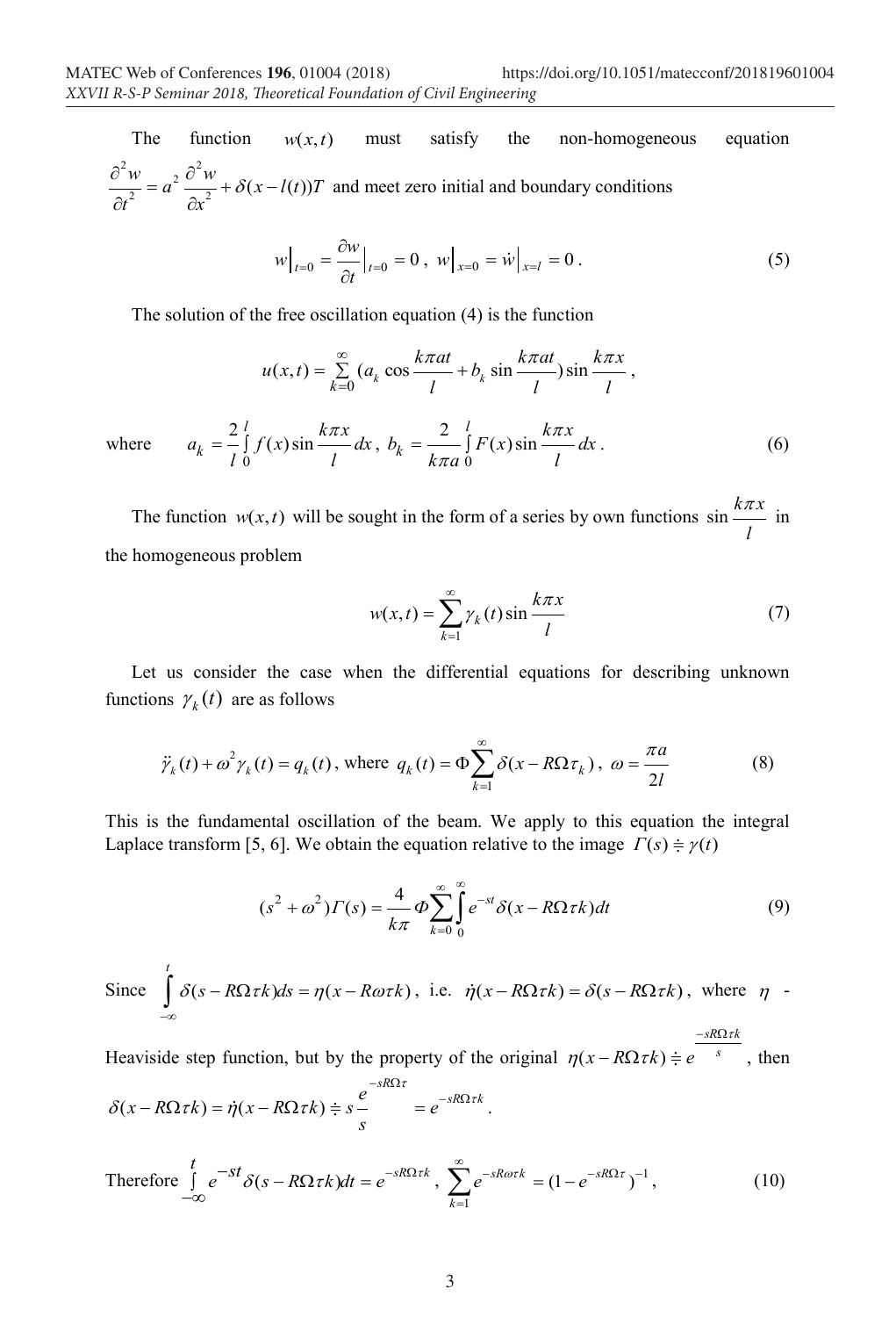by virtue of which Laplace transform is of the form  $\Gamma(s) = \frac{\Phi}{\pi (s^2 + \omega^2)(1 - e^{-sR\Omega\tau})}$ . (11)

Let us find the original  $\gamma(t) = \Gamma(s)$ . The function  $\gamma$  is meromorphic, and it has poles at the points  $s_{1,2} = \pm i\omega$  and  $s_k = 2R\Omega \pi i$ . If  $\tau$  is not integral multiple  $\tau_1 = \frac{2\pi}{\omega}$ , then all poles are simple and we get

$$
\gamma(t) = \frac{\Phi}{\omega^2} \left( \frac{1}{\tau} - \frac{\omega}{2\sin(\omega\tau/2)} \cos \omega(t + \frac{\tau}{2}) - \sum_{k=1}^{\infty} \frac{2\tau}{\tau^2 - k^2 \tau_1^2} \cos k \frac{\tau_1}{\tau} \omega t \right). \tag{12}
$$

Substituting the function  $\gamma(t)$  in (7) we find the law of forced longitudinal oscillations of a beam [7-9].



**Fig. 2.** The graph of forced oscillations in case of an elastic beam.

Now consider the effect of small strains of a beam on the character of the motion of a disk along the beam, provided with hereditary properties on the motion mode of the disk along the beam.

There is rheological reaction force at the point of contact of the disk with the beam

$$
P(t) = E(x(t) - \int_{0}^{t} \Re(t - \tau)x(\tau)d\tau),
$$
\n(13)

where  $\Re(t-\tau)$  $(t-\tau) = \frac{E-\bar{E}}{E} e^{-\frac{t-\tau}{n}}$ *nE* τ  $\Re(t-\tau) = \frac{E-\overline{E}}{e^{-n}} e^{-\frac{t-\tau}{n}}$  - relaxation kernel of material,  $E, \overline{E}$  - long-term and instantaneous modulus of elasticity, *n* - relaxation time.

This force is the source of longitudinal strains of a beam. Then the equation (8) is as follows

$$
\ddot{\gamma}_k(t) + \omega^2 \gamma_k(t) = E \sum_{k=0}^{\infty} \delta(\gamma - R\Omega t) [\gamma_k(t) - \Omega^2 \int_0^t \Re(t - \tau) \gamma_k(\tau) d\tau] + \Phi. \tag{14}
$$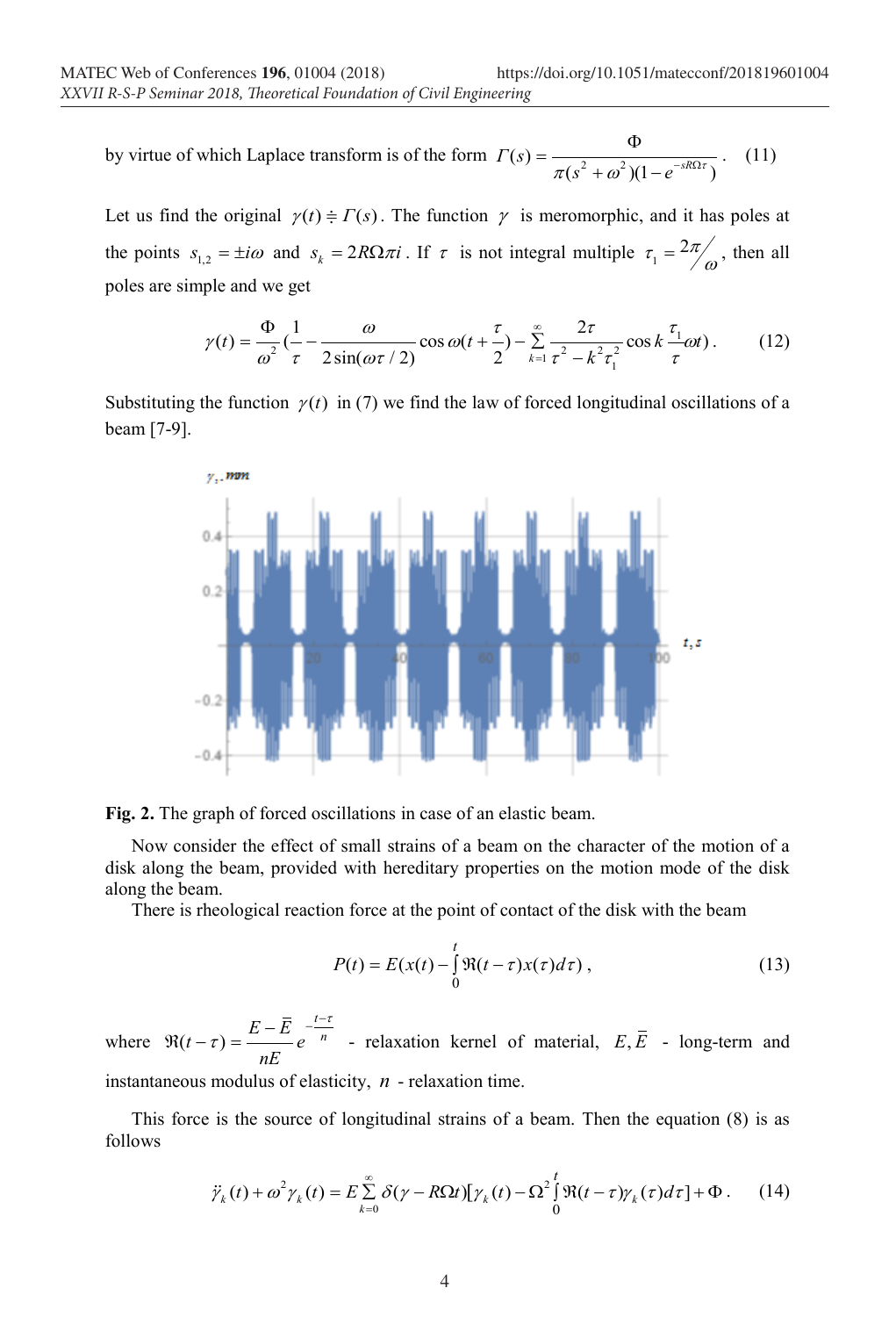Here  $\Omega$  - angular velocity of the disk. The solution of the equation (14) is tried applying Laplace transforms for zero and boundary conditions

$$
L\{\gamma_k(t)\} = \Gamma(s),
$$
  
\n
$$
L\{\ddot{\gamma}_k(t)\} = s^2 \Gamma(s),
$$
  
\n
$$
L\{\delta(\gamma - R\Omega k\tau)\} = e^{-sR\Omega k\tau},
$$
  
\n
$$
L\{\Omega^2 \int_0^t \Re(t - \tau)\gamma_k(\tau)d\tau\} = \Omega^2 \Gamma(s)\overline{\Gamma}(s), \text{ where } \overline{\Gamma}(s) = \frac{E - \overline{E}}{nE} \frac{1}{\frac{1}{n} + s}
$$
(15)

After having applied Laplace transforms, taking into account (15), we find that  $(s) = \frac{1}{s^2 + \omega^2 + E(1 - \Omega^2 F(s))(sR\Omega \tau - 1)}$ *Г s*  $=\frac{\Phi}{s^2 + \omega^2 + E(1 - \Omega^2 F(s))(sR\Omega \tau - 1)}$ . Applying the method of undetermined coefficients, we find the residues of the poles. Then the original  $\gamma(t)$  is as follows

 $\gamma(t) = e^{-0.48t} (6 \cos 22.9t + 4 \sin 22.9t) + e^{-0.1t}$ .

The pattern of the rheological process is illustrated in figure 3.



**Fig. 3.** The graph of forced oscillations of a beam with rheological properties.

## **3 Results**

The result of the work can be the obtained graphs of forced oscillations of a beam, in case of an elastic beam and a beam with rheological properties. The graphs indicate that taking into account the longitudinal oscillations of a beam considerably increases the period of oscillations. The obtained results can be used in solution of direct and inverse problems in structural mechanics and in solution of parametric optimization problems [13-18].